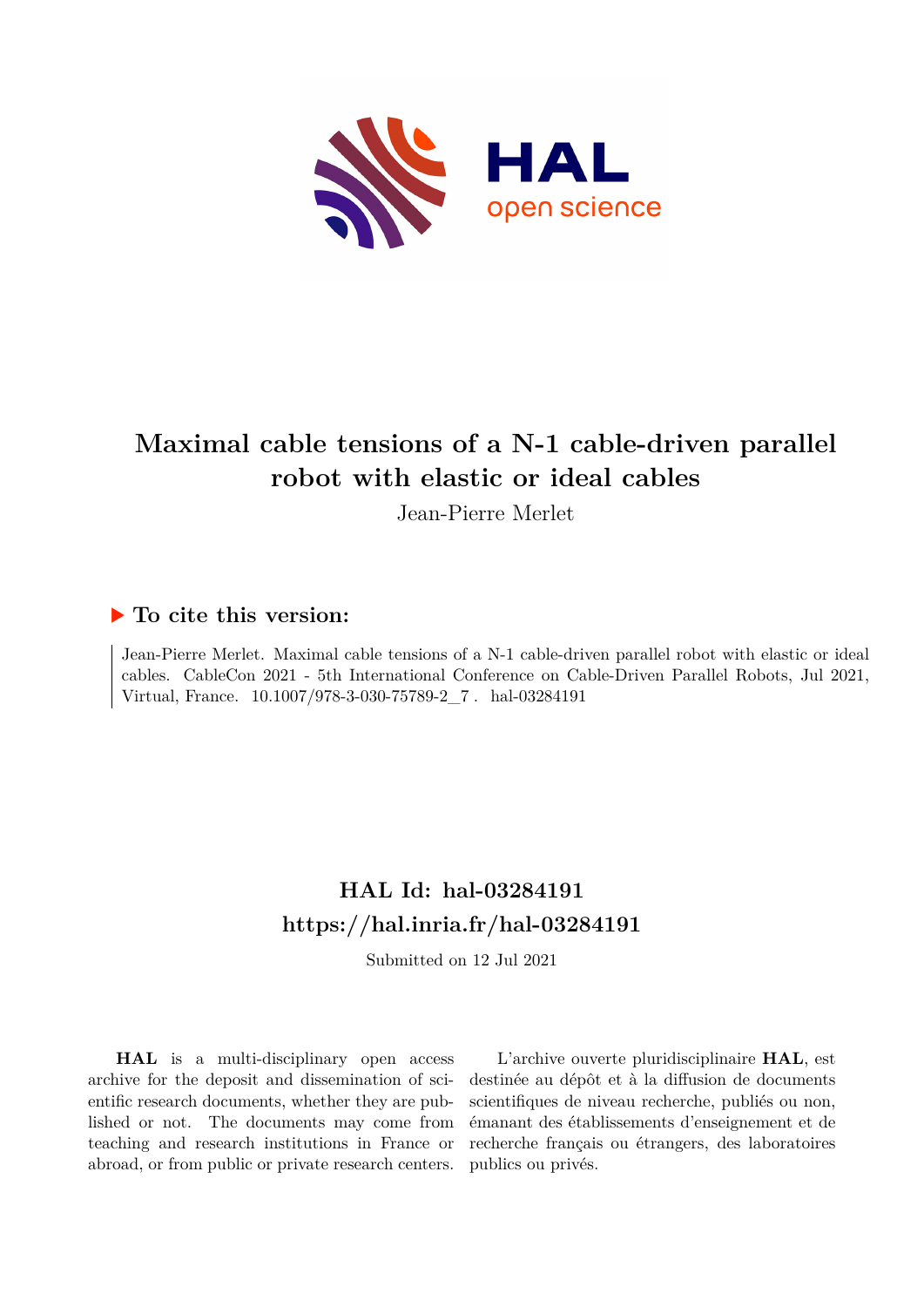# Maximal cable tensions of a N-1 cable-driven parallel robot with elastic or ideal cables

Jean-Pierre Merlet

HEPHAISTOS project, INRIA Sophia-Antipolis, France Jean-Pierre.Merlet@inria.fr

Abstract. Determining what will be the maximal cable tensions of a cabledriven parallel robot (CDPR) when it moves over a given workspace is an important step in the design phase as it will allow to choose the cable diameter and to provide a requested information for tuning the CDPR actuation. In this paper we consider a suspended N-1 CDPR with *n* cables where all cables are attached at the same point, which leads to a 3-dof robot. We assume a quasi-static behavior of the robot and assume that the cable are either ideal or elastic so that we neglect the sagging effect. Under these assumption we show that the maximum of the cable tensions may be determined in a very fast way by solving a set of secondorder polynomials which will lead to the poses at which the maximum of each cable tension will occur. For example for a four-cables CDPR determining the maximal cable tension requires to solve at most 149 second order polynomials.

Keywords: cable-driven parallel robot, static,cable tension

### 1 Introduction

Determining the largest cable tensions over a given workspace is an essential part of the design of a CDPR. This problem has been addressed for classical parallel robots [1, 2] and has been used for their design [3]. However this problem is somewhat different for CDPR because of their redundancy, configuration changes, cable slackness and influence of the discrete time control [4] that may lead to different tensions for a given pose of the CDPR or on a given trajectory. Most works on static analysis address only indirectly this issue either by computing different types of workspace under the constraint that the tensions lie within given bounds [5–8] or by trying to impose by control an optimal force distribution [9–13]. In the later case the force distribution is difficult to ensure for fully constrained CDPRs because of the difficulty to reliably measure the cable tensions, while for suspended CDPRs this scheme can only be adopted if the cable are elastic (for non-elastic cables executing a given tension control scheme at a given pose requires an exact control of the cable lengths, an assumption that is clearly unrealistic). However for safety reasons it is of interest to determine the largest cable tensions in the worst case (i.e. with no assumption on the control) for a given CDPR when the platform moves in a given workspace. Clearly dynamics will play a role on the tensions [14–16] but however a first step is to consider only quasi-static motion.

To the best of the author knowledge the only work having addressed the determination of the largest cable tensions has been presented by Riehl [17] for a 3-1 CDPR with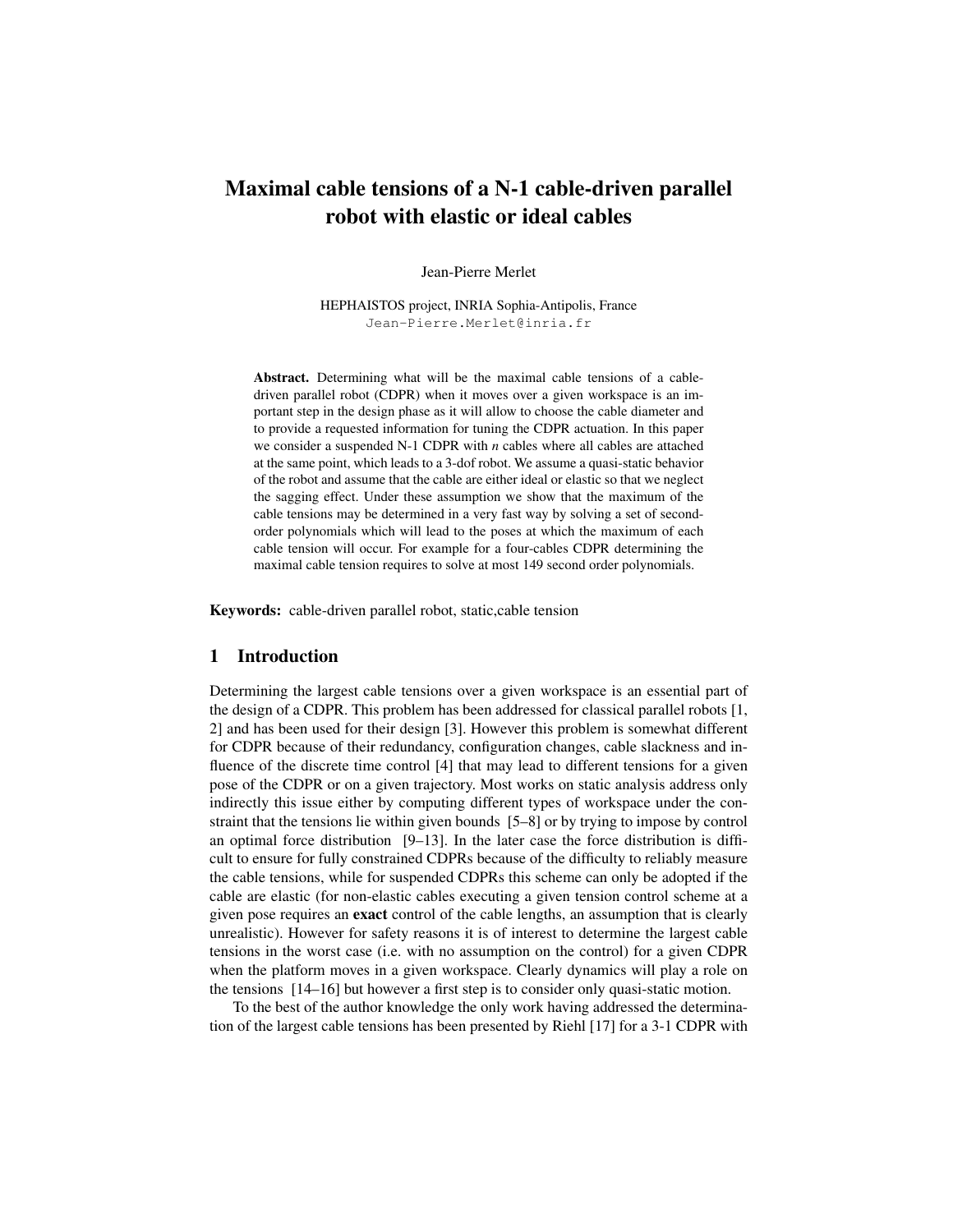sagging cables. For a given pose the cable tensions are determined assuming ideal cables and then a numerical procedure is used to derive the tensions with sagging cables. Then the given workspace is sampled (i.e. the workspace is approximated by a finite set of poses, called *node poses*) and the maximum cable tensions is derived from the calculation at the node poses. The first limitation of this work is that the inverse kinematics (IK) of the 3-1 CDPR with sagging cable has most probably a single solution while for a N-1 CDPR with  $N > 3$  the IK may have multiple solutions so that all solutions of the IK have to be determined in order to determine the largest cable tensions in the worst case. The second limitation is related to the sampling of the workspace which leads to a large computation time for determining an approximation of the largest tensions as the real maximum may possibly not occur at a node pose. For example for a  $5\times5\times5$  meters workspace that is sampled with a 5cm step size with a computation time for calculating the cable tensions at a node of 5 ms we will get a computation time of 10mn 25s for determining the maximal cable tensions, which is problematic if this calculation is used in a design process that require a large number of such a calculation. The objective of this paper is to show that the pose at which the maximal tension will occur can be calculated exactly in a very short time.

In this paper we will consider a suspended 3dof *N*-1 CDPR with  $N \geq 4$  cables attached to the same point on the platform so that this robot allows only for translational motions (figure 1). Furthermore we will assume a geometry that is respected for all the existing prototypes: the exit point  $A_i$  have the same height  $z_a$  while the convex hull of the projection of these points on the ground is a rectangle  $\mathcal{R}$ . A consequence is that the available workspace for this CDPR in terms of horizontal motions is  $\mathcal{R}$ . Regarding cable model we will assume ideal cables(no mass, no elasticity). Note that the results we will obtain also cover the case of elastic cables with no mass, whatever the elasticity model is, as elasticity just play a role for determining the cable lengths to reach a given pose but does not influence the cable tensions at this pose.



Fig. 1. A example of a  $N-1$  CDPR

As mentioned previously the exit point of the cables will be denoted *A<sup>i</sup>* while the common point of the cables will be *B* with coordinates  $(x_b, y_b, z_b)$ . We number the  $A_i$ point in such a way that the points  $A_1, A_2, A_3$  are three corners of the rectangle  $\mathscr R$  and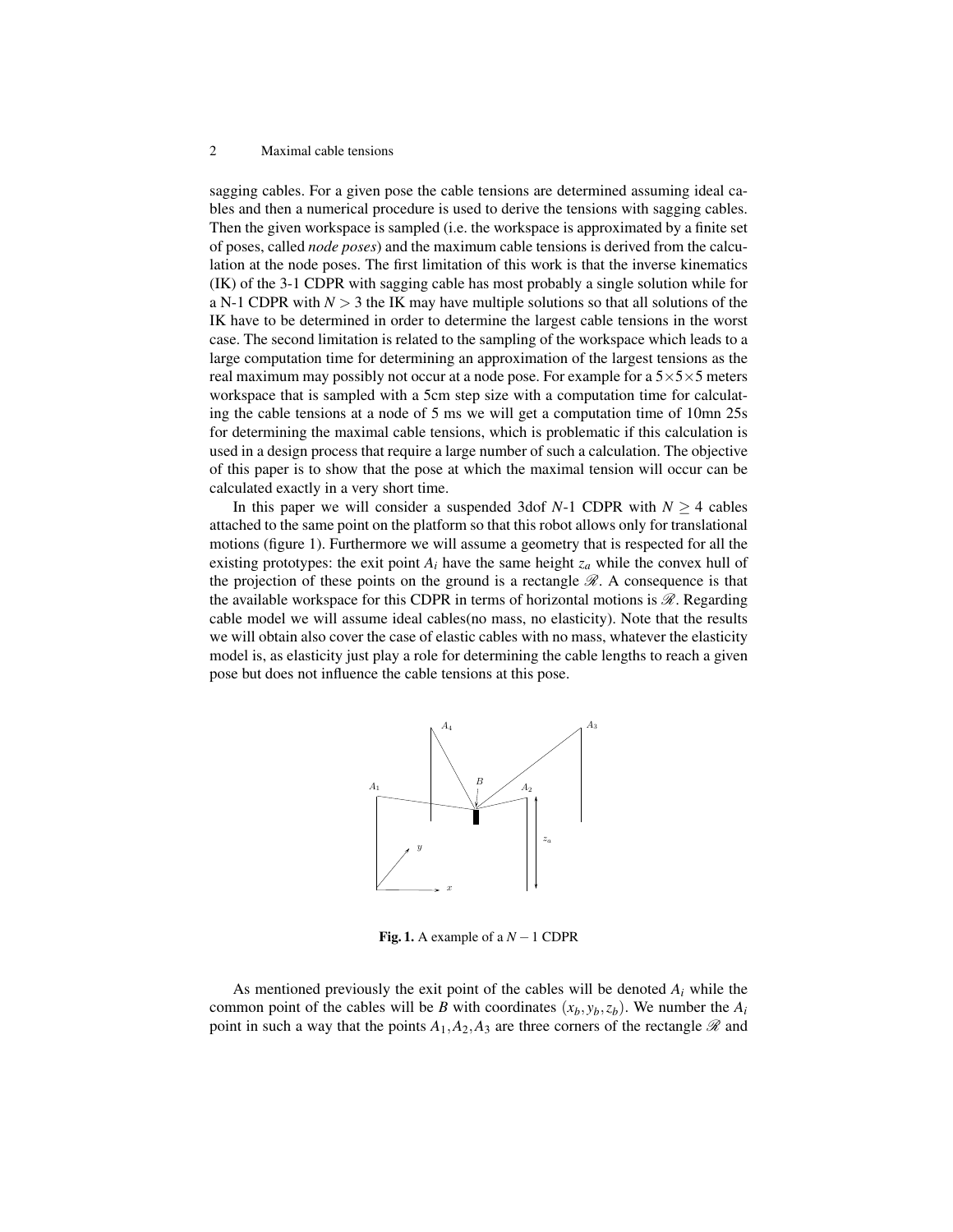we define a reference frame whose origin will be *A*<sup>1</sup> (whose coordinates are therefore  $(0,0,z_a)$ ) and  $A_2$ ,  $A_3$  will have as coordinates ( $x_{a_2} > 0,0,z_a$ ), ( $x_{a_3} \ge 0, y_{a_3} > 0,0$ ), while the others  $A_i$  coordinates are  $(0 \le x_{a_i} \le x_{a_2}, 0 \le ya_i \le y_{a_3}, z_a)$ . We will assume that  $x_{a_i} = x_{a_2}$  or  $y_{a_i} = y_{a_3}$  so that any  $A_i$  is located on one edge of the rectangle  $\mathcal{R}$ . The point on the ground that results from a vertical projection of a point *M* will be denoted *M<sup>p</sup>*. We will also assume that the CDPR platform is only submitted to gravity and that its mass is *m*. In a quasi-static case the center of mass of the platform is located below *B* so that no torque is exerted at *B*. We will also assume that the set of poses of the CDPR for which we will calculate the maximal cable tensions (the *desired workspace*) is a rectangle included in  $\mathcal{R}$  that is defined by the constraints  $0 \le x_r^1 \le x \le x_r^2 \le x_{a_2}$ ,  $0 \le y_r^1 \le y \le y_r^2 \le y_{a_3}$ . Clearly the maximal height of the desired workspace should be lower than *za*.

## 2 Calculation of the maximal cable tensions

For ideal cable a CDPR property is that most of the time only 3 of the cables will be under tension. Indeed when 3 cables are under tension their lengths leads to a unique possible pose  $B_a$  for *B*: hence to have any other cable *j* under tension at  $B_a$  may occurs only when its length  $\rho_j$  is exactly  $||A_jB_a||$  as if  $\rho_j > ||A_jB_a||$ , then cable *j* is slack and if  $\rho_i < ||A_i B_a||$ , then *B* will move to a pose different from  $B_a$ . A consequence is that trying to create by control a configuration in which 4 cables are under tension will require an infinite accuracy on the measurement of the cable lengths together with a exact knowledge of the location of the  $A_i$  points. However having more than 3 cables under tension may occur occasionally for example when we initially set the lengths of cable 1,2,3 in such a way that  $B_a^p$  lies in the triangle  $A_1^p$  $^{p}_{1}A_{2}^{p}$  $_{2}^{p}A_{3}^{p}$  while cable 4 is slack and then coil cable 4 until its lengths is largely lower than  $||A_iB_a||$ . Hence for computing exactly the maximum cable tensions we have also to consider that more than 3 cables are under tension as this temporary configuration may occur on any trajectory whatever the control law is and although we are not able to determine when this configuration will occur.

In the next section we will first start to investigate the case where only 3 cables are under tension, the others being slack.

#### 2.1 Maximal tension with only 3 cables under tension

For determining the maximal tension in all the *n* cables of the CDPR under the assumption that only 3 of them are under tension we will have to consider all the combinations of 3 cables among the *n* cable i.e.  $n(n-1)(n-2)/6$  cases. However the treatment of all these cases is basically the same so that we may consider the example case of cables 1,2,3 being under tension.

If we assume that cable 1,2 and 3 are under tension, while the other cables are slack and the CDPR is in mechanical equilibrium, then the point  $B^p_a$  should lie in the triangle  $A_1^p$  $P_1^pA_2^p$  $^{p}_{2}A_{3}^{p}$ <sup>*p*</sup>, If  $\tau_i$  denotes the tension of cable *i* and  $\rho_i$  its length, then the mechanical equilibrium condition is a linear system of 3 equations in the  $\tau_1, \tau_3, \tau_3$  unknowns so that we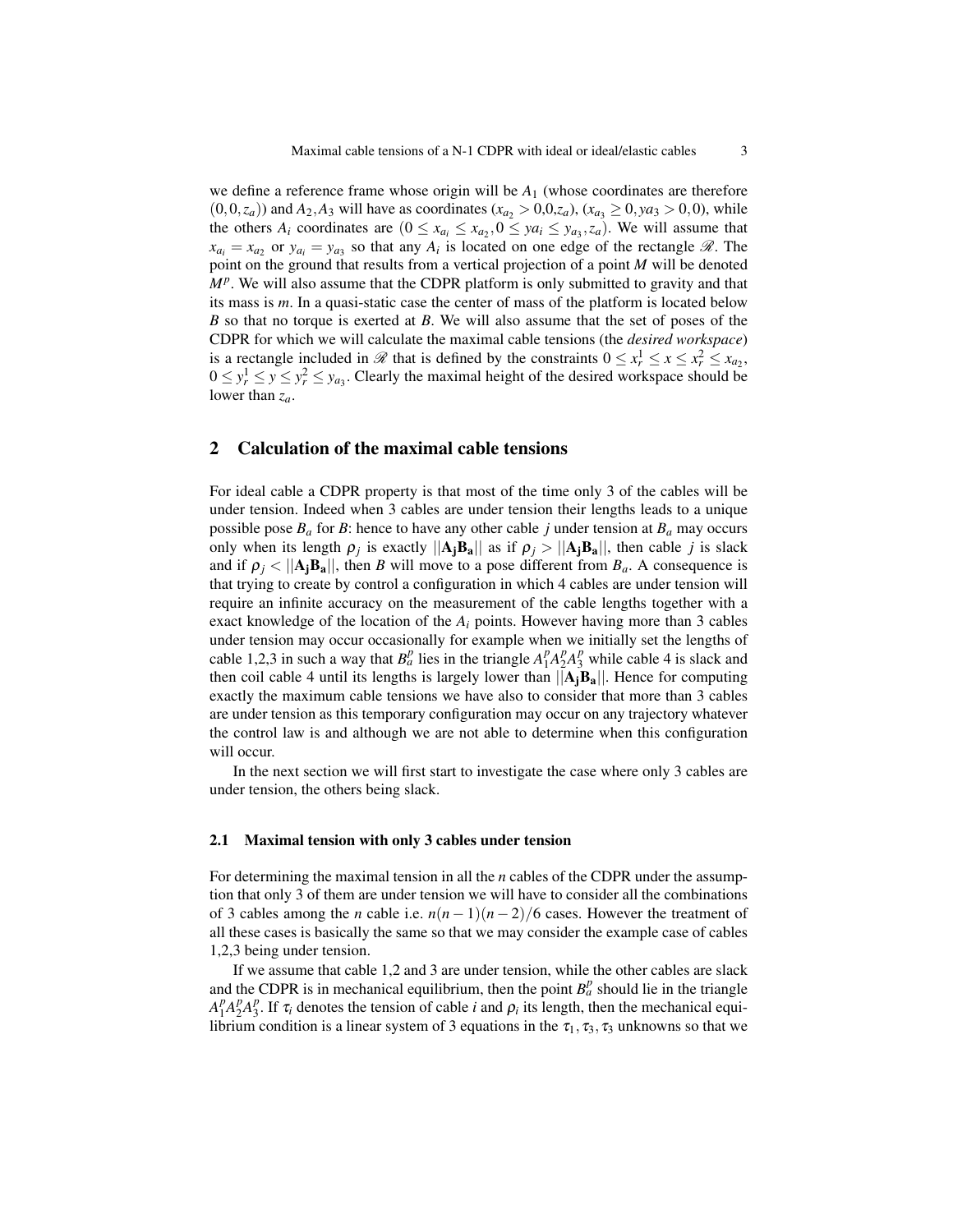get

$$
\tau_1 = \frac{mg \rho_1 (xy_{a_3} + x_{a_2}y - x_{a_2}y_{a_3} - x_{a_3}y)}{x_{a_2}y_{a_3} (z - z_a)}
$$

$$
\tau_2 = -\frac{mg \rho_2 (xy_{a_3} - x_{a_3}y)}{x_{a_2}y_{a_3} (z - z_a)} \qquad \tau_3 = -\frac{mg \rho_3 y}{y_{a_3} (z - z_a)}
$$

where  $z - z_a$  is negative. We notice that  $\tau_i$  may be written as  $\tau_i = m g \rho_i U_i(x, y) / V_i(z)$ where  $U_i$  is linear in *x*, *y*, while  $V_i$  is always negative.

Regarding  $\tau_1$ , the term  $U_1 = xy_{a_3} + x_{a_2}y - x_{a_2}y_{a_3} - x_{a_3}y$  is the signed distance of *B* to the line 23 which is negative as soon as  $B^p$  lies in the triangle  $A_1^p$  ${}_{1}^{p}A_{2}^{p}$  $^{p}_{2}A_{3}^{p}$  $\frac{p}{3}$ , so that  $\tau_1 > 0$ . Regarding  $\tau_2$ , the term  $xy_{a_3} - x_{a_3}y$  is positive as soon as  $B^p$  is inside the triangle  $\overline{A_1^p}$  $P_1^p A_2^p$  $^{p}_{2}A_{3}^{p}$  $\frac{p}{3}$  so that  $\tau_2$  is positive in that case, while  $\tau_3$  is positive as soon as  $y > 0$ .

We may now look at the influence of the altitude  $z$  on the value of  $\tau_i$ : we notice that this influence is related to the variation of the term  $Z = \frac{\rho_i}{(z - z_a)}$  as each  $\tau_i$  is established as  $K_i \rho_i/(z - z_a)$  where the  $K_i < 0$  are not dependent upon *z*. As  $\rho_i$  may be written as  $\sqrt{(x-x_{a_i})^2 + (y-y_{a_i})^2 + (z-z_a)^2}$  the derivative of *Z* with respect to *z* is always negative so that we may state a rather trivial and expected result:

Theorem 1: if only 3 cables are under tension the largest cable tension will be obtained for the highest altitude of the platform

Note that if the  $A_i$  are not lying in a horizontal plane the above theorem will still hold although the tension will increase when the distance between *B* and the plane  $A_1A_2A_3$ decreases (implying that it will also hold if pulleys are used at the *A<sup>i</sup>* points).

Now let us look at the derivatives of the  $\tau_i$  with respect to *x*, *y*. There derivatives may be written as

$$
\frac{\partial \tau_i}{\partial x} = \frac{\rho_i^2 \partial U_i / \partial x + U_i (x - x_{a_i})}{W_i} \qquad \frac{\partial \tau_i}{\partial y} = \frac{\rho_i^2 \partial U_i / \partial y + U_i (y - y_{a_i})}{W_i}
$$

where  $W_i$  has a constant sign. Looking at the numerator of these derivatives we note that because of the linearity of *U<sub>i</sub>* the term  $\partial U_i/\partial x$ , *y* is a constant so that  $\rho_i^2 \partial U_i/\partial x$ , *y* is a second order function in *x*, *y* and so are also the terms  $U_i(x - x a_{a_i})$ ,  $U_i(y - y_{a_i})$ . Hence the numerators of  $\partial \tau_i/\partial x$ , $\partial \tau_i/\partial y$  are two quadratic equations  $\mathscr{C}_i^x$ ,  $\mathscr{C}_i^y$ . Note that we get 2 such equations for  $\tau_1$ ,  $\tau_2$  but only one for  $\tau_3$  as  $\frac{\partial \tau_3}{\partial x}$  cancel only for  $y = 0$  or  $x = x_{a_3}$ : hence for the whole set of cables we get a total of 5 quadratic equations. The conics  $\mathcal{C}_i^x = 0$ ,  $\mathcal{C}_i^y = 0$  split the desired workspace in different components in which the derivatives of  $\tau$ <sub>*i*</sub> with respect to *x*, *y* have a constant sign. A consequence is that the extremum of a cable tension may be obtained at:

- the set of poses  $S_C$  which satisfy  $\mathcal{C}_i^x = \mathcal{C}_i^y = 0$ : the resultant with respect to *x* of these two equations always factor out in either one quadratic equation in *y* or *x* (for  $\tau_3$ ) or in two quadratic equations (for  $\tau_1, \tau_2$ ). Determining the intersection of the conics leads to up to 4 poses for each  $\tau_i$  that are obtained by solving two quadratic polynomials so that we have to solve a total of 6 quadratic polynomials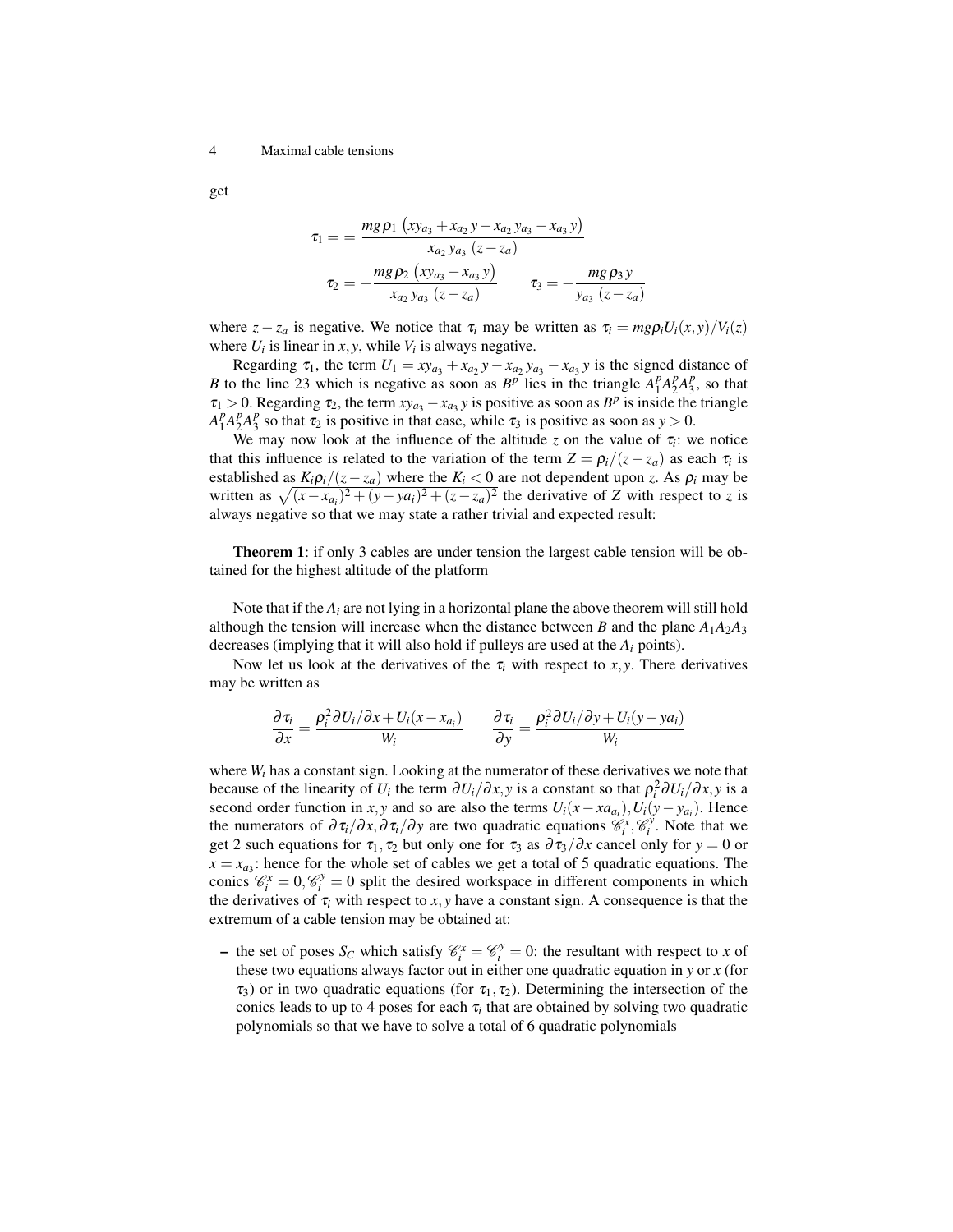- the set  $S_E$  consisting of the three corners of the triangle  $A_1^p$  $P_1^pA_2^p$  $^{p}_{2}A_{3}^{p}$  $\frac{p}{3}$  that are projected at the maximum altitude
- the set  $S_B$  for of the poses for which either *x* or *y* is extremal (i.e being equal to  $x_r^1, x_r^2, y_r^1, y_r^2$  and  $\mathcal{C}_i^x = 0$  or  $\mathcal{C}_i^y = 0$ . As we have 5 conics and four extremal coordinates determining this set require to solve 20 quadratic polynomials
- the set *S<sup>U</sup>* of poses such that *U<sup>j</sup>* = 0, *j* ∈ [2,3] (which defines a line in the *x* − *y* plane) and  $\mathcal{C}_i^x = 0$  or  $\mathcal{C}_i^y = 0$  with  $i \neq j$ . In that case we have either  $\tau_2 = 0$  or  $\tau_3 = 0$  (only 2 cables are under tension) and  $S_U$  is obtained by solving 7 quadratic polynomials

Note that we retain as member of the sets only the one that are inside the desired workspace. Obtaining the sets  $S_B$ ,  $S_C$ ,  $S_E$ ,  $S_U$  therefore require to solve a total of 33 second order polynomials. As we have to repeat the process for each triple of cables we have to solve  $33n(n-1)(n-2)/6$  quadratic polynomials. For example if we have a 4-cables CDPR we will have to solve 132 second order polynomials.

Examples: The length unit in this paper is the centimeter. For the first example we choose  $x_{a_2} = 500$ ,  $x_{a_3} = 50$ ,  $y_{a_3} = 500$ , the workspace being restricted to  $x_i^1 =$  $10, xr^2 = 490, yr^1 = 10, yr^2 = 490$  and we consider the cable 1, 2 and a cable attached at (50,500). The value of  $z_a$  is set to 450, the load weight is 100N, while the height of the workspace is limited to 300. A second example just differs from the first one by having  $x_{a_3} = 0$ . In figure 2 we present the various geometrical elements that are considered for the calculation are shown, the points that are used to compute the maximal tensions (in solid circles) while table 1 presents the maximal tensions.

|                                              | $\boldsymbol{x}$ | ν      | $\tau$ max                            |
|----------------------------------------------|------------------|--------|---------------------------------------|
| $\vert$ cable 1 (1st example)                |                  |        | $\parallel$ 21.184   211.844   100.06 |
| cable 2 (1st example)                        | 309.962          | 10     | 99.82                                 |
| cable 3 (1st example)                        | 31.02            | 310.23 | 100.36                                |
| $\ $ cable 1 (2nd example) $\ $ 183.379      |                  | 10     | 96.94                                 |
| $\vert$ cable 2 (2nd example) $\vert$ 309.23 |                  | 10     | 100.143                               |
| $\ $ cable 3 (2nd example) $\ $              |                  | 309.23 | 100.143                               |

Table 1. Maximal cable tension for the 2 examples

#### 2.2 Maximal tensions with 4 cables under tension

As mentioned previously we cannot by control put a CDPR in a configuration where 4 cables (or more) are under tension and stop the CDPR in that configuration. But during the execution of a trajectory such a configuration may temporarily occur after which the CDPR will move to a configuration with three or two cables only are under tension. Intuitively it may be thought that at a given pose when having four cables under tension instead of three will lead to a decrease of the cable tensions but unfortunately intuition is wrong. Indeed as seen in the 3-cables case the maximum of  $\tau_1$  is obtained for a pose that is usually on the line joining  $A_1$  to another of the  $A_i$  points. Now if we introduce a fourth cable we have to consider the  $\tau_1$  that will be obtained for a pose lying on the line  $A_1A_4$  and it may perfectly occurs that there is pose on that lien such that  $\tau_1$  is larger than the maximum obtained in the 3-cables case.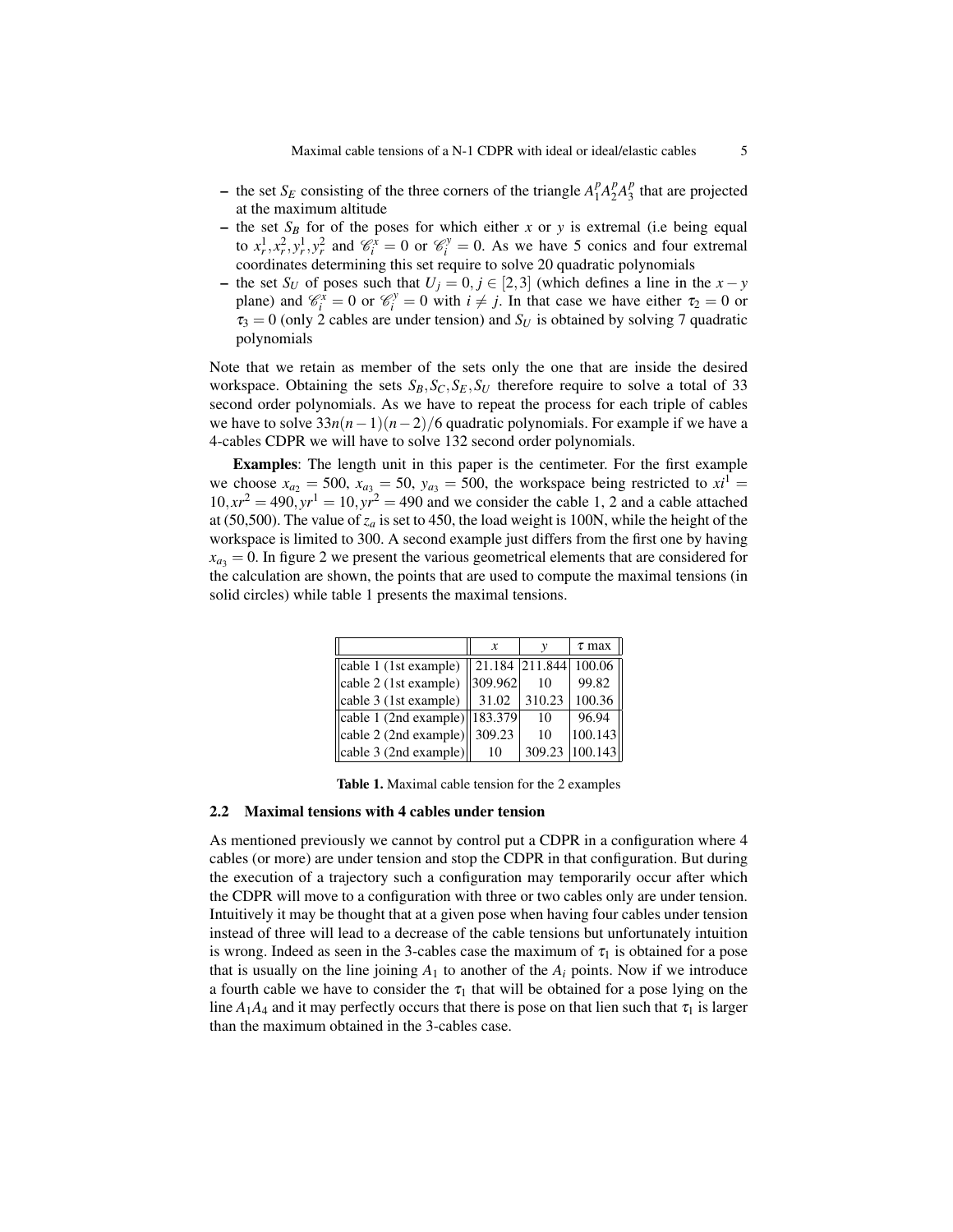

Fig. 2. The elements considered for the calculation of the maximal tensions. Top left we have the 2 conics and line  $U_1 = 0$  for cable 1, top right the same elements for cable 2, bottom left for cable 3 (which has a single conic). At the bottom right we have the same elements in a single drawing and In solid circle we have the poses that are considered for the calculation.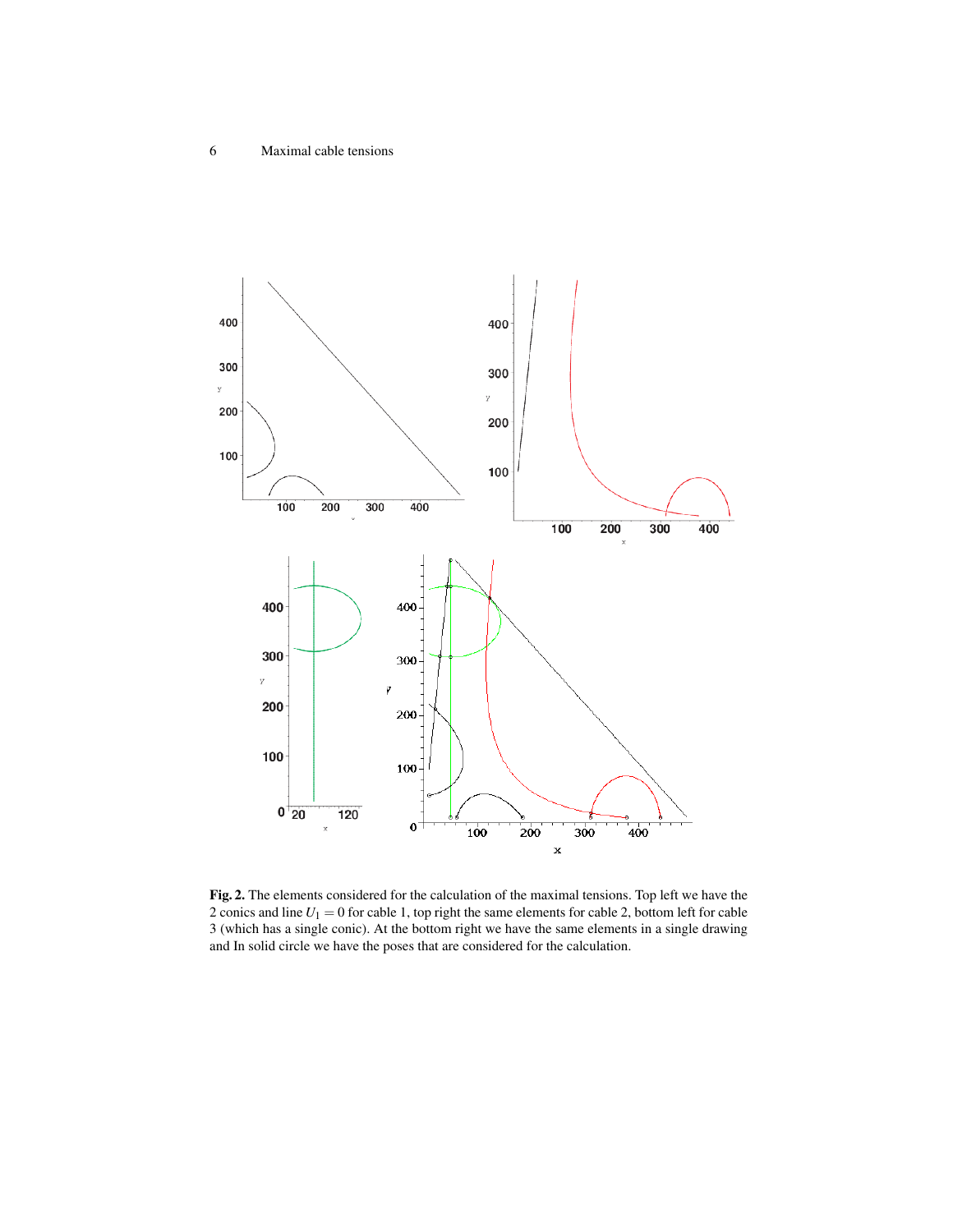Consider for example a four cables CDPR with  $A_i$  coordinates  $(0,0,z_a),(x_a, z_a)$  $(0,0,z_a)$ ,  $(0,ya_3 > 0,z_a)$  while the *A* coordinates of a fourth cable are  $(0 < x_{a_4} \le x_{a_2}, y_{a_3}, z_a)$ . Using the static equilibrium linear equations we may establish for a given pose  $X$  the tensions in the cables 1, 2, 3 as a function of the tension  $\tau_4$  in the fourth cable. These tensions may be written as

$$
\tau_i = \tau_i^0 + w_i \tau_4, i \in [1,3]
$$
\n<sup>(1)</sup>

where  $\tau_i^0$  is the tension when only the 3 cables 1,2,3 are under tension (which is positive if  $X^p$  lies in the triangle  $A_1^p$  $P_1^pA_2^p$  $^{p}_{2}A^{p}_{3}$  $\binom{p}{3}$  and the  $w_i$  coefficients are obtained as:

$$
w_1 = \frac{x_{a_4}\rho_1}{\rho_4 x_{a_2}} \quad w_2 = -\frac{x_{a_4}\rho_2}{\rho_4 x_{a_2}} \quad w_3 = -\frac{\rho_3}{\rho_4}
$$

so that  $w_1 > 0, w_2 < 0, w_3 < 0$ . Hence if indeed  $\tau_2, \tau_3$  decrease when a positive tension is applied on cable 4, at the opposite  $\tau_1$  will increase. As we cannot master the tension  $\tau_4$  it is therefore necessary to investigate its increasing effect on  $\tau_1$ . However there is an upper limit for the value of  $\tau_4$  which is obtained when either  $\tau_2$  or  $\tau_3$  is equal to 0 as this implies a change in the CDPR configuration. Note also that the maximum for  $\tau_1$  may be obtained at a pose that is different from the one we have obtained when calculating the maximum for the 3-cables case. Indeed the increase of  $\tau_1$  due to the presence of  $\tau_4$  is dependent upon the pose so that there is no reason that  $\tau_1^0 + w_i \tau_4$  may not be larger than the same quantity obtained at the pose where  $\tau_1$  has been the maximum for the 3-cables case.

The maximum of  $\tau_1$  is obtained at a pose such that either  $\tau_2$  or  $\tau_3$  (or both) cancels or the derivatives of  $\tau_1$  with respect to *x*, *y* cancel. The later case is not possible as the numerator of both derivatives is equal to  $\rho_1 mg$ . We will thus determine  $\tau_1$  if  $\tau_2 = 0$ ,  $\tau_3 = 0$ ,  $\tau_2 = \tau_3 = 0$  and we will retain the one leading to the largest  $\tau_1$ .

**Case with**  $\tau_2 = 0$  First we determine the values of  $\tau_4$  that cancel  $\tau_2$  and report these values in  $\tau_1$  so that  $\tau_1$  is now a function of only *x*, *y*, *z*. We then consider the derivatives of  $\tau_1$  with respect to *x*, *y* and determine the constraints that cancel these terms. The derivative of  $\tau_1$  with respect to *x* cancel only for  $x = 0$  or  $y = y_a$ , while the derivative of  $\tau_1$  with respect to *y* leads to a conic  $C_{y_2} = 0$ .

**Case with**  $\tau_3 = 0$  First we determine the values of  $\tau_4$  that cancel  $\tau_2$  and report these values in  $\tau_1$  so that  $\tau_1$  is now a function of only *x*, *y*, *z*. The derivatives of  $\tau_1$  with respect to *x*, *y* leads to two conics  $C_{x_3} = 0$ ,  $C_{y_3} = 0$ .

**Case with**  $\tau_2 = \tau_3 = 0$  We have also to consider the case where  $\tau_4$  cancel both  $\tau_2$  and  $\tau_3$ : this will occur if  $x = x_{a}y/ya_{a_3}$ . We report *x* and the corresponding value of  $\tau_4$  into  $\tau_1$  and then calculate the derivative of  $\tau_1$  with respect to *y* leads to a second order polynomial  $P_\nu$  in *y*.

Hence the maximum of  $\tau_1$  will be obtained at a pose such that:

 $- x$  or *y* have one of the extremal value  $x_r^1, x_r^2, y_r^1, y_r^2$  and  $C_{x_3}$  or  $C_{y_3}$  or  $C_{y_2}$  cancel. As *x* or *y* are fixed the conic leads to a quadratic polynomial in the remaining variable. As we have 3 conics and four extremal values we have to solve 12 quadratic polynomials.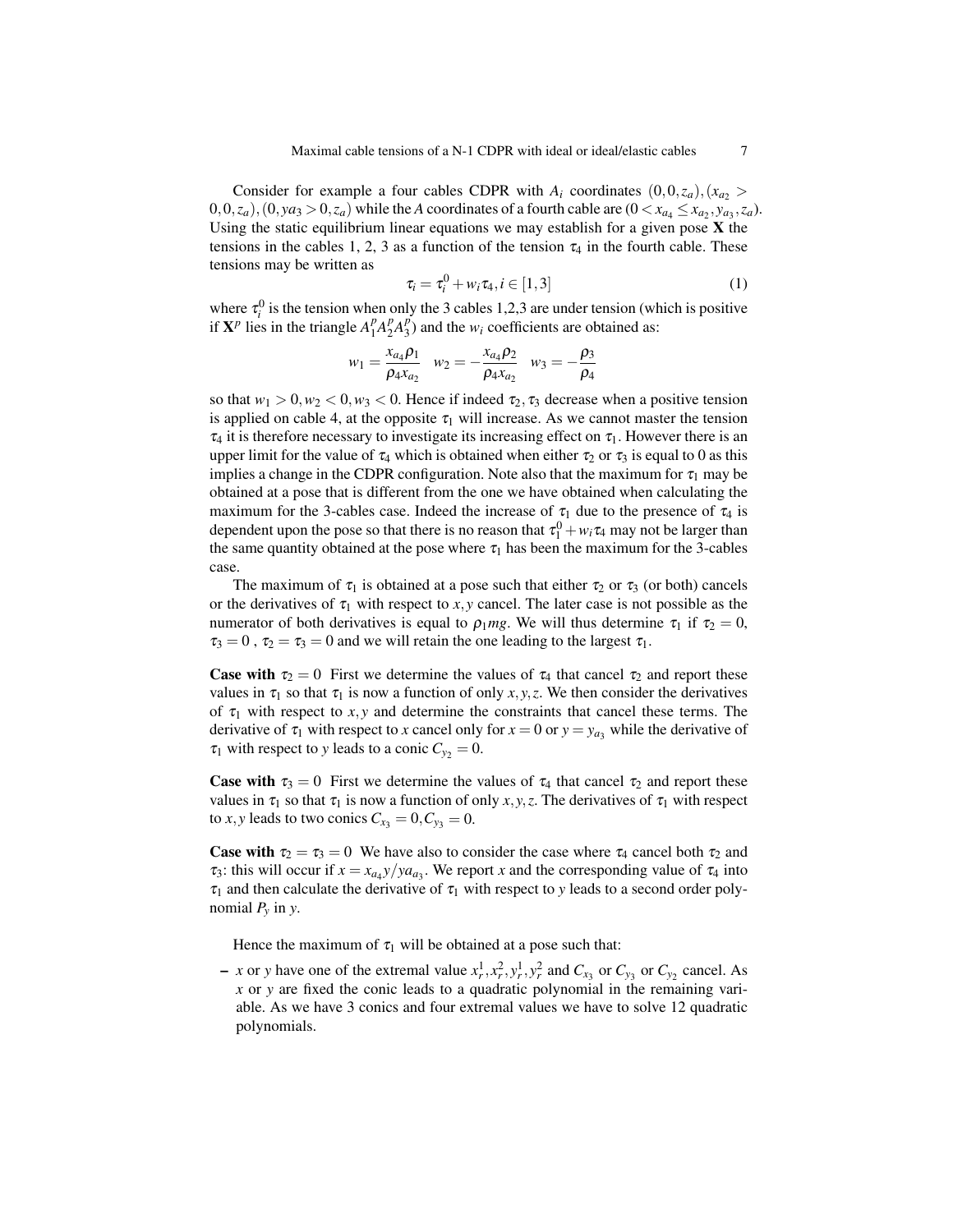- $-C_{x_3} = C_{y_3} = 0$ : the resultant of  $C_{x_3}$  and  $C_{y_3}$  in *x* factors out in 2 quadratic polynomials. Therefore to deal with this case we have to solve 4 quadratic polynomials
- the roots of  $P_v$

Overall getting the maximum for the 4-cables cases amount to solve 17 quadratic polynomials. In all this cases we get a set of possible poses from which we eliminate the one that are outside the desired workspace. For each of the remaining poses we calculate the value of  $\tau_1$  and retain the maximal value. We have to repeat this process by considering all  $A = \prod_{j=0}^{n-2} (n-j)$  quadruples of cables among the *n* cables, thereby having to solve 17*A* quadratics.

Note that in this section we have considered the case where both  $\tau_2$  and  $\tau_3$  cancel, so that we also consider the case where only *n*−2 cables are under tension.

In summary for a 4-cables CDPR determining the maximal tension for all cables requires at most to solve 17+132=149 second order polynomials, thereby leading to a very fast algorithm.

Example: using the same data than for the second example of the previous section with  $x_{a4} = 250$ ,  $y_{a4} = 500$  leads to a maximum of  $\tau_1$  of 107.743 at the pose  $x = 103.197$ ,  $y = 206.394$ . We note that this value is approximately 10% higher than the value we have obtained for three cables. The pose at which this maximum is obtained is also different from the pose obtained in the three-cables case.

# 3 Extension to  $N > 4$  cables

We may generalize the result obtained in the previous section to a CDPR with an arbitrary number of cables. Again we consider the pose  $X$  whose  $X^p$  is included in the triangle  $A_1^p$  $^{p}_{1}A_{2}^{p}$  ${}_{2}^{p}A_{3}^{p}$  where the coordinates of  $A_{1}$ ,  $A_{2}$ ,  $A_{3}$  are  $(0,0,z_{a})$ ,  $(x_{a_{2}} > 0,0,z_{a})$ ,  $(0,y_{a_{3}>0},z_{a})$ . We will assume that the other cables have as coordinates either  $(x_{a_2}, y_{a_j}, z_a)$  with  $0 \leq$  $y_{a_j} \leq y_{a_3}$  or  $(x_{a_j}, y_{a_3}, z_a)$  with  $0 \leq x_{a_j} \leq x_{a_2}$  i.e.  $A_j$  lies on an edge of the rectangle  $\Re$ . The static equilibrium condition may be written as

$$
\mathbf{J}_{3}(\tau_{1},\tau_{2},\tau_{3})^{T}=(\sum_{k=4}^{k=n} -\frac{(x-x_{a_{k}})\tau_{k}}{\rho_{k}},\sum_{k=4}^{k=n} -\frac{(y-y_{a_{k}})\tau_{k}}{\rho_{k}},-mg-\sum_{k=4}^{k=n} \frac{(z-z_{a})\tau_{k}}{\rho_{k}})^{T}
$$
(2)

where  $J_3$  is the transpose of the inverse kinematic jacobian restricted to cable 1,2,3. Let us define  $J_2$  as the matrix derived from  $J_3$  by substituting the second column of  $J_3$  by  $(u_1, u_2, u_3)$ . The determinant of  $\mathbf{J}_2, \mathbf{J}_3$  are obtained as

$$
|\mathbf{J}_2| = -\frac{y_{a_3}(u_1(z-z_a) - u_3x)}{\rho_1 \rho_3} \quad |\mathbf{J}_3| = \frac{(z-z_a)x_{a_2}y_{a_3}}{\rho_1 \rho_2 \rho_3}
$$
(3)

so that  $-|J_2|/|J_3|$  is  $(u_1(z-z_a)-u_3x)\rho_2/((z-z_a)x_{a_2})$ . If we set  $u_1, u_2, u_3$  to the components of the right-hand side of equation (2) this ratio will be equal to  $\tau_2$ . Consequently  $\tau_2$  may be written as

$$
\tau_2 = a_0 + \sum_{k=4}^{k=n} a_k \tau_k
$$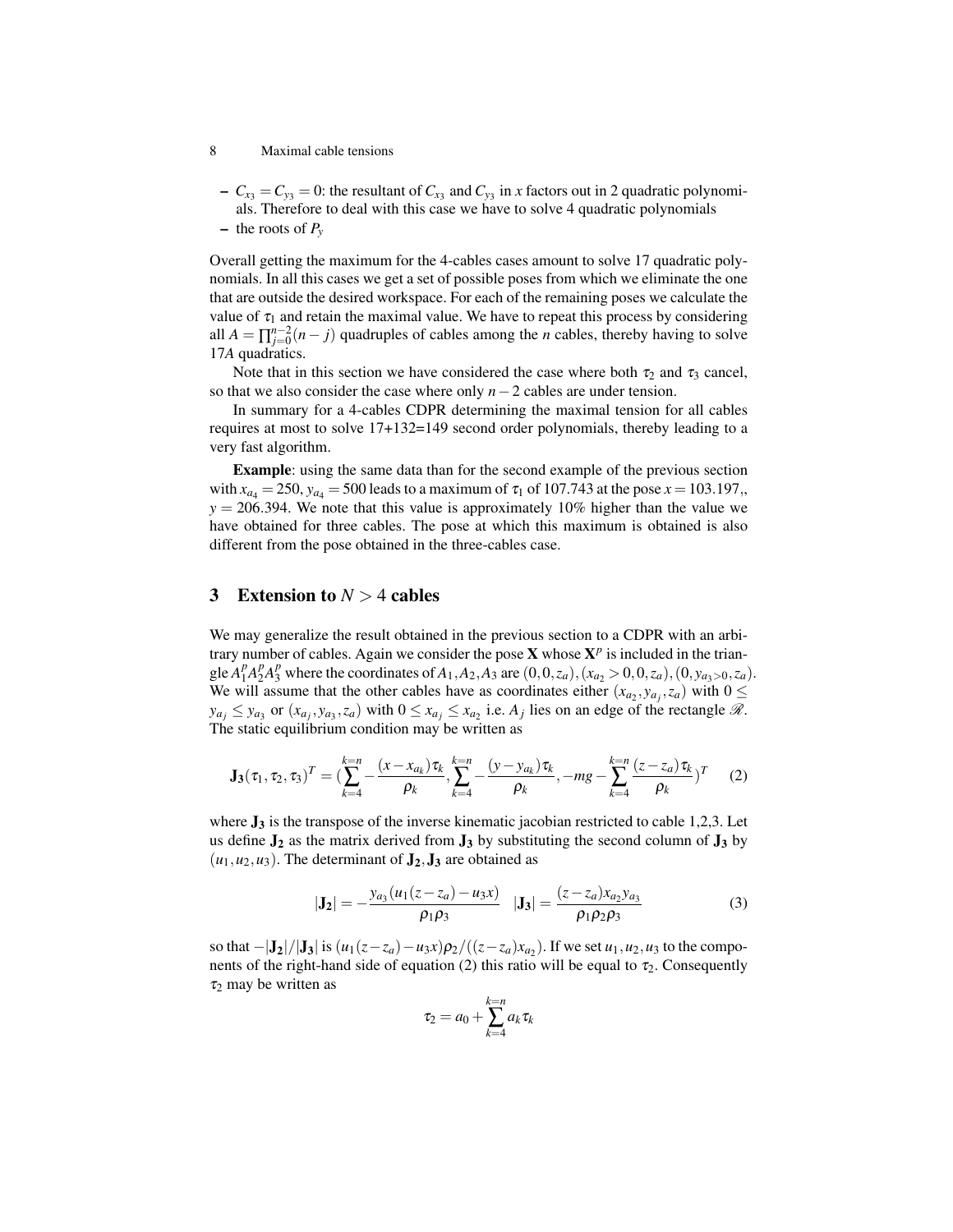where the  $a_k$  are constants that depend only upon the CDPR pose and geometry. The coefficient  $a_k$  of  $\tau_k$  in  $\tau_2$  is

$$
a_k = \frac{((z - z_a)\frac{(x - x_{a_k})}{\rho_k} - x\frac{(z - z_a)}{\rho_k})\rho_2}{(z - z_a)x_{a_2}} = -\frac{x_{a_k}\rho_2}{x_{a_2}\rho_k}
$$

which is always negative. Thus any additional cable having a positive tension will reduce the value of  $\tau_2$ . The same procedure may be used to determine the coefficient of  $\tau_k$  in  $\tau_3$  whose value is  $-y_{a_k} \rho_3/(y_{a_3} \rho_k)$  whose value is also always negative so that  $\tau_3$ decreases when additional cables are used. On the other hand the coefficient  $c_{k1}$  of  $\tau_k$ in  $\tau_1$  is

$$
c_{k1} = -\frac{\rho_1(y_{a_3}(x_{a_2} - x_{a_k}) - x_{a_2}y_{a_k})}{\rho_k y_{a_3}x_{a_2}}
$$

as we have either  $x_{a_k} = x_{a_2}$  or  $y_{a_k} = y_{a_3}$ , then we get

$$
c_{k1} = \frac{\rho_1 y_{a_k}}{y_{a_3} \rho_k} \quad \text{or} \quad c_{k1} = \frac{\rho_1 x_{a_k}}{x_{a_2} \rho_k}
$$

so that  $c_{k1}$  is always positive. Hence  $\tau_1$  increases whenever a cable with a positive tension is added.

Theorem 2: if we consider a triplet of cables that represent three successive corners *i*, *j*, *k* and two edges of the desired workspace, then for any number of additional cables *l* whose *A* lies on one of the two other edges of the workspace a positive tension leads to an increase of one element in the set  $\{\tau_i, \tau_j, \tau_k\}$  and to a decrease for the other elements of the set.

Let us assume that  $\tau_i$  is the cable tension that increases with  $\tau_i$ . The derivatives of  $c_{k1}$  with respect to  $x, y$  is always a quadratic equation and consequently determining the value of  $\tau_l$  that leads to the largest  $\tau_i$  under the constraint  $\tau_j \geq 0, \tau_k \geq 0$  follows the same process than for the 4-cables case.

### 4 Conclusion

We have proposed in this paper a fast algorithm for computing the maximal cable tensions of a N-1 CDPR over a given workspace that provides exactly the result by solving only a limited set of 2nd order equations, without having to sample the workspace. Furthermore as all these equations are independent the algorithm may be implemented on a multi-core processor so that the computation time will be extremely low. A first possible extension will be to deal with an arbitrary disposition of the winch points together with a more general way to describe the workspace: we believe that as soon as this description involves only linear elements or is parametric this extension will not be difficult. A second possible extension will be to consider an arbitrary number of cables: here again although we will have to manage the combinatorial aspect the principle of the proposed algorithm will remain the same. Finally we may consider uncertainties in the design: as the calculation relies only on simple, low-degree, algebraic equations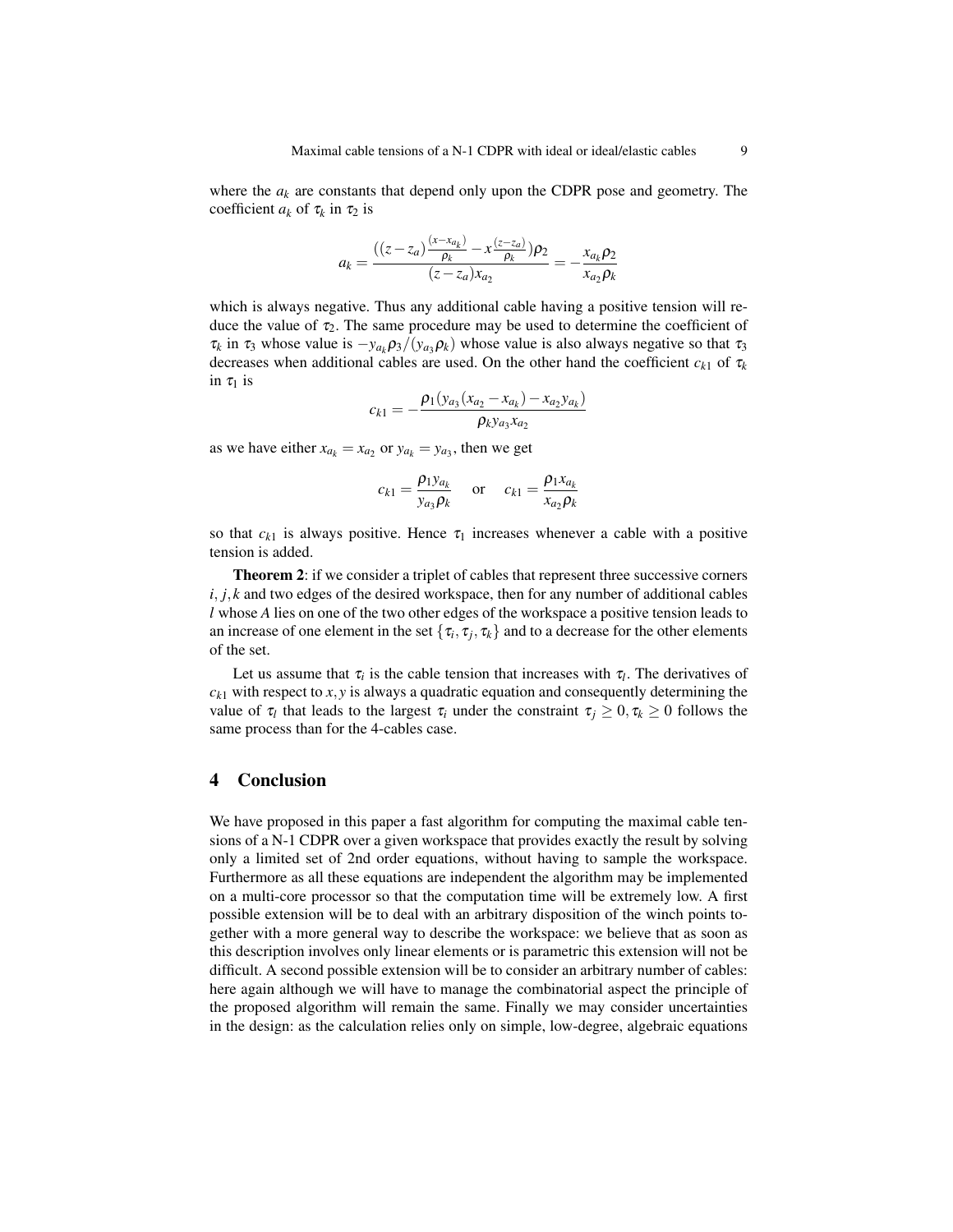it will be relatively easy to determine the worst case maximal tension for example by using interval analysis.

Regarding open issues we may consider taking into account the cables sagging: here the open question for the N-1 case is if the maximal cable tensions with sagging will be obtained at the same pose than when considering ideal cables (in which case taking sagging into account will not drastically change the algorithm, including taking into account the uncertainties on the robot geometry) ? We may have also to consider the case where the platform exhibits limited oscillations so that the force exerted at *B* lie in a cone.

Finally extending this work to 6 dof CDPRs will be quite complex as cable/cable and platform/cable interference and limitation on the cable lengths will have to be taken into account.

Extension to a dynamics analysis for a given trajectory appears to be possible as the platform dynamics may be solved to determine the forces exerted at *B* but will be more complex as time will be an additional variable so that a temporal-geometrical analysis will have to be performed.

## References

- 1. Merlet J-P. Efficient estimation of the extremal articular forces of a parallel manipulator in a translation workspace. In *IEEE Int. Conf. on Robotics and Automation*, pages 1982–1987, Louvain, May, 18-20, 1998.
- 2. Flores F.G., Kecskeméthy A., and Pöttker A. Workspace analysis and maximal force calculation of a face-shovel excavator using kinematical transformers. In *12th IFToMM World Congress on the Theory of Machines and Mechanisms*, Besancon, June, 18-21, 2007.
- 3. Ur-Rehman R., Caro S., Chablat D., and Wenger P. Multi-objective path placement of parallel kinematics machines based on energy consumption, shaking forces and maximum actuator torques: application to the Orthoglide. *Mechanism and Machine Theory*, 45(8):1125– 1141, August 2010.
- 4. Merlet J-P. Simulation of discrete-time controlled cable-driven parallel robots on a trajectory. *IEEE Trans. on Robotics*, 33(3):675–688, June 2017.
- 5. Gouttefarde M. and Gosselin C.M. Analysis of the wrench-closure workspace of planar parallel cable-driven mechanisms. *IEEE Trans. on Robotics*, 22(3):434–445, 2006.
- 6. Lau D., Oetomo D., and Halgamuge S.K. Wrench-closure workspace generation for cable driven parallel manipulators using a hybrid analytical-numerical approach. *ASME J. of Mechanical Design*, 133(7):071004–1/9, July 2011.
- 7. Ouyang B. and Shang W-W. Wrench-feasible workspace based optimization of the fixed and moving platforms for cable-driven parallel manipulators. *Robotics and Computer-Integrated Manufacturing*, 30(6):629–635, December 2014.
- 8. Pott A. and Kraus W. Determination of the wrench-closure translational workspace in closedform for cable-driven parallel robots. In *IEEE Int. Conf. on Robotics and Automation*, Stockholm, May, 16-20, 2016.
- 9. Bury D. and others . Continuous tension validation for cable-driven parallel robots. In *IEEE Int. Conf. on Intelligent Robots and Systems (IROS)*, Las Vegas, October, 25-29, 2020.
- 10. Borgstrom P.H. and others . Rapid computation of optimally safe tension distributions for parallel cable-driven robots. *IEEE Trans. on Robotics*, 25(6):1271–1281, 2009.
- 11. Bruckmann T., Pott A., and Hiller M. Calculating force distributions for redundantly actuated tendon-based Stewart platforms. In *ARK*, pages 403–412, Ljubljana, June, 26-29, 2006.